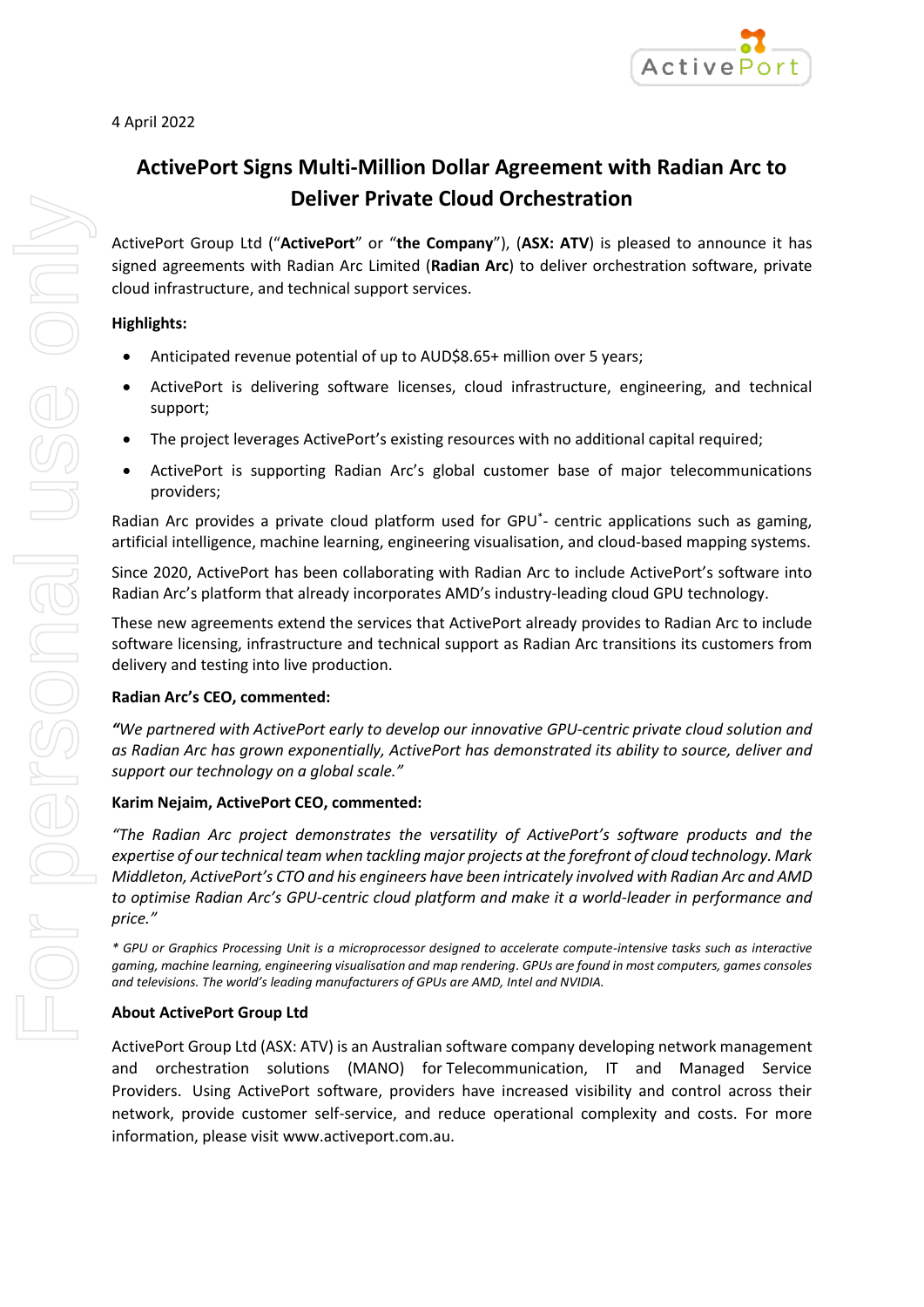

## **About Radian Arc**

Radian Arc provides an infrastructure-as-a-service (IaaS) platform for running cloud gaming, artificial intelligence and machine learning applications inside telecommunication carrier networks. Radian Arc offers telecom operators a GPU-based Edge computing platform that delivers low latency for the best user experience. Radian Arc delivers a channel to market for GPU-intense interactive content and a platform for telecom operators to further monetize their networks. For more information, please visit www.radianarc.io.

## **Terms and Approvals**

This Agreement is made in two parts. The first agreement is for Software and Support is comprised of a monthly engineering fee of USD\$50,000 plus a support fee of USD\$4,000 per nominated live system and a software license per virtual GPU (vGPU) of USD\$30 per month for the first 5,000 vGPU's. The license per vGPU scales down by volume to a weighted average of \$7.30 per vGPU per month when 100,000 vGPU's are deployed. There are currently 11 systems planned for delivery into production, with aggregate maximum capacity of 352 virtual GPU's, to 10 telecommunications companies in 11 countries. As more systems are deployed and virtual GPU capacity is added, revenues to ActivePort should increase. This Agreement is for a 5 year term that automatically renews for 24 months and can be terminated by ActivePort in an event of customer default including the appointment of an administrator, change of control and failure to pay.

The second agreement is for the delivery of up to AUD\$2,000,000 of private cloud infrastructure, supplied incrementally in units comprising servers, switches and routers, typically up to AUD\$60,000 each. Each unit of infrastructure is paid for in 18 monthly instalments including interest of 9% calculated on the outstanding balance at the time of payment. This Agreement can be terminated by ActivePort in an event of default including failure under the lease, misrepresentation, appointment of a receiver, suspension of payment, insolvency, the appointment of an administrator or winding up. Radian Arc has the option to purchase all or some of the hardware at any time during the term of the agreement for an amount equal to the outstanding principal component for that hardware. ActivePort retains title to and has a registered Purchase Money Security Interest (PMSI) over all units of hardware until such time as the full payment is made for a unit at which time title of that unit transfers to Radian Arc.

Using an exchange rate of 0.7482, ActivePort's estimate of the revenue potential under the Agreement is AUD\$8,654,924 for 11 systems. It is anticipated that more than 11 systems will be deployed.

Completion of the Agreement is subject to and conditional upon the Company obtaining all necessary regulatory approvals and obtaining shareholder approval pursuant to Listing Rule 10.1, as the Chairman of ActivePort, Mr Peter Christie is a director and significant shareholder of Radian Arc. The Company's notice of meeting seeking approval for the Agreement will include an independent expert's report opining on the fairness and reasonableness of the agreements for non-interested shareholders of the Company.